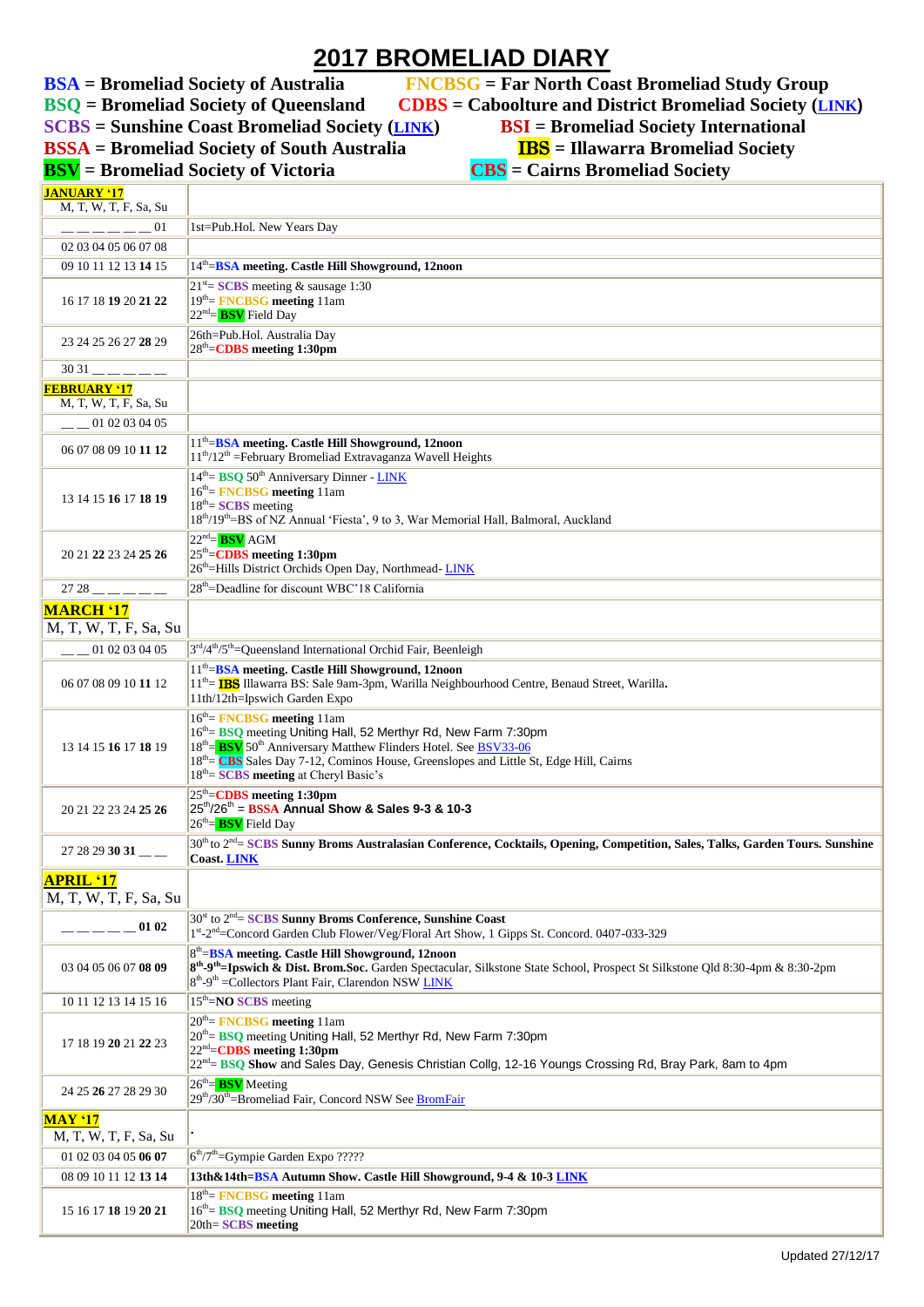|                                             | 20 <sup>th</sup> /21 <sup>st</sup> =Mt Coot-Tha Botanic Gardens Plant Collectors Sale                                                                                                                                                                                                       |
|---------------------------------------------|---------------------------------------------------------------------------------------------------------------------------------------------------------------------------------------------------------------------------------------------------------------------------------------------|
|                                             | 21 <sup>st</sup> = BSQ Tillandsia Workshop, Newmarket State School, 9am-4pm See BSQ                                                                                                                                                                                                         |
|                                             | 26 <sup>th</sup> /28 <sup>th</sup> = Orchids Out West, Clarendon NSW                                                                                                                                                                                                                        |
| 22 23 24 25 26 27 28                        | 27 <sup>th</sup> = <b>BSA</b> meeting NOTE: 4 <sup>th</sup> Saturday<br>27 <sup>th</sup> =CDBS meeting 1:30pm                                                                                                                                                                               |
|                                             | $28th =$ BSV Field Day                                                                                                                                                                                                                                                                      |
| $293031$ ---                                |                                                                                                                                                                                                                                                                                             |
| <b>JUNE '17</b>                             |                                                                                                                                                                                                                                                                                             |
| M, T, W, T, F, Sa, Su                       |                                                                                                                                                                                                                                                                                             |
| 01 02 03 04                                 | $3rd/4th = CBS$ 'Bloomin Broms' Show                                                                                                                                                                                                                                                        |
| 05 06 07 08 09 10 11                        | 10th=BSA meeting. Castle Hill Showground, 12noon                                                                                                                                                                                                                                            |
|                                             | $15th$ FNCBSG meeting 11am                                                                                                                                                                                                                                                                  |
| 12 13 14 15 16 17 18                        | 15 <sup>th</sup> = BSQ meeting Uniting Hall, 52 Merthyr Rd, New Farm 7:30pm<br>17th= SCBS meeting at John Byth's                                                                                                                                                                            |
| 19 20 21 22 23 24 25                        | 24 <sup>th</sup> = <b>CDBS</b> meeting 1:30pm                                                                                                                                                                                                                                               |
| 26 27 28 29 30 ___                          | $28th$ = BSV Meeting                                                                                                                                                                                                                                                                        |
| <b>JULY '17</b>                             |                                                                                                                                                                                                                                                                                             |
| M, T, W, T, F, Sa, Su                       |                                                                                                                                                                                                                                                                                             |
| $--- 0102$                                  |                                                                                                                                                                                                                                                                                             |
| 03 04 05 06 07 08 09                        | 7 <sup>th</sup> /9 <sup>th</sup> = <b>BSQ</b> Queensland Garden Expo Nambour<br>8 <sup>th</sup> =BSA meeting. Castle Hill Showground, 12noon                                                                                                                                                |
| 10 11 12 13 14 15 16                        | $15th$ = SCBS meeting                                                                                                                                                                                                                                                                       |
|                                             | $20th$ = FNCBSG meeting 11am                                                                                                                                                                                                                                                                |
| 17 18 19 20 21 22 23                        | 20 <sup>th</sup> = BSQ meeting Uniting Hall, 52 Merthyr Rd, New Farm 7:30pm<br>22 <sup>nd</sup> =CDBS meeting 1:30pm                                                                                                                                                                        |
|                                             | $23^{rd}$ = BSV Field Day                                                                                                                                                                                                                                                                   |
| 24 25 26 27 28 29 30                        | 30 <sup>th</sup> = Hills District Orchids Open Day, Northmead-LINK                                                                                                                                                                                                                          |
| $31$ — — — — — —                            |                                                                                                                                                                                                                                                                                             |
| <b>AUGUST '17</b>                           |                                                                                                                                                                                                                                                                                             |
| M, T, W, T, F, Sa, Su                       |                                                                                                                                                                                                                                                                                             |
| $-010203040506$                             | 5 <sup>th</sup> &6 <sup>th</sup> =WA Orchid Conference & Show www.waorchids.iinet.net.au/WAOS_2017.htm                                                                                                                                                                                      |
| 07 08 09 10 11 12 13                        | 12 <sup>th</sup> =BSA meeting. Castle Hill Showground, 12noon                                                                                                                                                                                                                               |
|                                             | $17th$ FNCBSG meeting 11am                                                                                                                                                                                                                                                                  |
| 14 15 16 17 18 19 20                        | 17th = BSQ meeting Uniting Hall, 52 Merthyr Rd, New Farm 7:30pm<br>18thto27th=Cherry Blossom Festival, Auburn Bot. Gardens Link<br>$19th$ = SCBS meeting                                                                                                                                    |
| 21 22 23 24 25 26 27                        | 18 <sup>th</sup> to27 <sup>th</sup> =Cherry Blossom Festival, Auburn Bot. Gardens Link<br>$23^{rd}$ = <b>BSV</b> Meeting<br>26 <sup>th</sup> =CDBS meeting 1:30pm                                                                                                                           |
| 28 29 30 31                                 |                                                                                                                                                                                                                                                                                             |
| <b>SEPTEMBER '17</b>                        |                                                                                                                                                                                                                                                                                             |
| M, T, W, T, F, Sa, Su                       |                                                                                                                                                                                                                                                                                             |
| 01 02 03                                    | $2nd/3rd$ =Illawarra Grevillea Park Open days Link                                                                                                                                                                                                                                          |
| 04 05 06 07 08 09 10                        | 9 <sup>th</sup> =BSA meeting. Castle Hill Showground, 12noon *Temp. Location = George Bell Pavillion (see map)<br>$9th/10th$ IBS Illawarra Show<br>$9th/10th$ = Wavell Heights Show<br>9th/10th=Illawarra Grevillea Park Open days Link                                                     |
|                                             | 15 <sup>th</sup> -17 <sup>th</sup> =Sydney Gardening Show, Rosehill. http://gardenshow.com.au/                                                                                                                                                                                              |
| 11 12 13 14 15 16 17                        | $16th$ = SCBS meeting<br>16 <sup>th</sup> -18 <sup>th</sup> =Toowoomba Bromeliad Society Show & Sales, September 16-17-18, 8am-4pm, Sacred Heart Primary School Hall,                                                                                                                       |
|                                             | Wilsonton, Toowoomba, \$3. Ph: 0412-263-332                                                                                                                                                                                                                                                 |
|                                             | 21 <sup>st</sup> =FNCBSG meeting 11am                                                                                                                                                                                                                                                       |
|                                             | 21 <sup>st</sup> = BSQ meeting Uniting Hall, 52 Merthyr Rd, New Farm 7:30pm                                                                                                                                                                                                                 |
| 18 19 20 21 22 23 24                        | 23 <sup>rd</sup> & 24 <sup>th</sup> = BSA Spring Show. Castle Hill Showground, 9-4 & 10-3. LINK<br>23rd=CDBS meeting 1:30pm                                                                                                                                                                 |
|                                             | 24 <sup>th</sup> = Hills District Orchids Open Day, Northmead-LINK                                                                                                                                                                                                                          |
|                                             | $24th$ BSV Field Day                                                                                                                                                                                                                                                                        |
| 25 26 27 28 29 30                           | 30 <sup>th</sup> -1 <sup>st</sup> =Ipswich & Dist. Brom.Soc. Garden Spectacular, SilkstoneState School, Prospect St Silkstone Qld 8:30-4pm & 8:30-2pm<br>30 <sup>th</sup> -1 <sup>st</sup> = CDBS Caboolture Frenzy. See http://cabbroms.webs.com/<br>30th-8th=Leura Gardens Festival. LINK |
| <b>OCTOBER '17</b><br>M, T, W, T, F, Sa, Su |                                                                                                                                                                                                                                                                                             |
| 01                                          | $30th$ -1 <sup>st</sup> =Ipswich & Dist. Brom.Soc.                                                                                                                                                                                                                                          |
| 02 03 04 05 06 07 08                        | 8 <sup>th</sup> -14 <sup>th</sup> =GCA National Gardening Week. See www.gardenclubs.org.au                                                                                                                                                                                                  |
| 09 10 11 12 13 14 15                        | 14th=BSA meeting. Castle Hill Showground, 12noon                                                                                                                                                                                                                                            |
|                                             | 15 <sup>th</sup> =BS of NZ Annual Spring Sale, 9 to 3, War Memorial Hall, Balmoral, Auckland                                                                                                                                                                                                |
| 16 17 18 19 20 21 22                        | 18 <sup>th</sup> = Caringbah Garden Club Spring Fair 11-3pm 184 Gannons Rd. Caringbah South<br>$19th$ FNCBSG meeting 11am<br>19th = BSQ meeting Uniting Hall, 52 Merthyr Rd, New Farm 7:30pm<br>$21^{st}/22^{nd}$ = BSSA Spring Show & Sales 9-3 & 10-3                                     |
|                                             |                                                                                                                                                                                                                                                                                             |